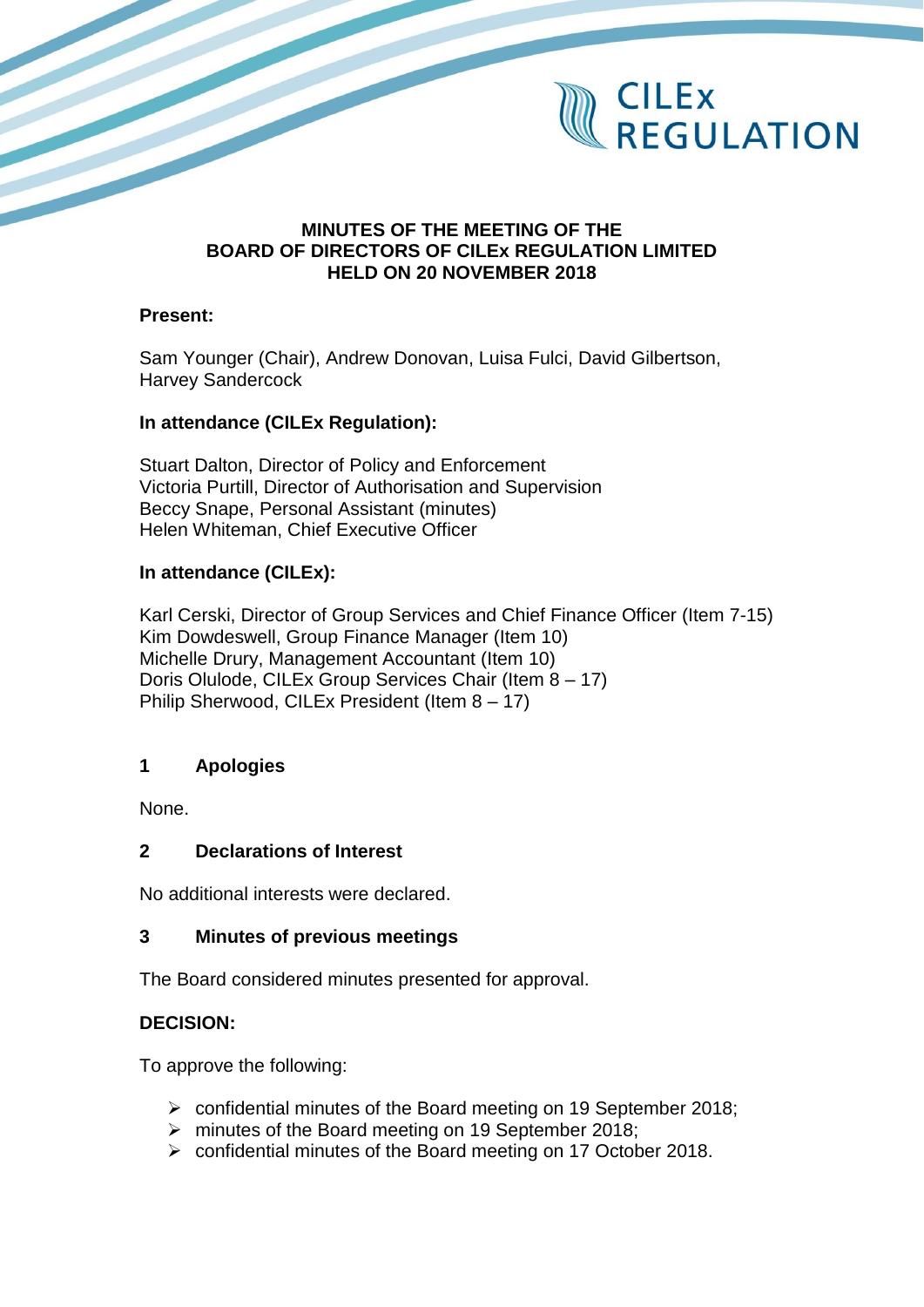## **4 Chair's Update**

The Chairman gave an overview of his work since the last meeting.

## **5 Q3 Operational Performance**

Director of Policy and Enforcement, Stuart Dalton reported progress against business plan activities and operational performance against targets, including updates on associated work plans.

CILEx Regulation Strategy: An alternative, more consumer-friendly mission statement was presented. Board members approved the strategy and mission statement subject to small wording and design changes.

Business Plan: The business plan had been updated, following a managers' away day in September, to fulfil the revised strategic objectives the Board approved at its September meeting. The Business as Usual list had also been updated and highlighted the volume of required business which must be delivered in addition to the transformative changes the Board were seeking through the Strategic Objectives.

The Board approved the template for a high-level strategic assurance report, going forward Board would receive this assurance document rather than the Business Plan, which Board could still review via SharePoint.

Entity/ABS Delivery Plan: The working group originally set up to have oversight of the application to become a licensing authority would continue to meet to discuss joint promotion and retaining engagement. CILEx had nominated two Council members for the working group.

The MoJ confirmed that it was still seeking to get the Designation Order through in time for the 1 April 2019 commencement date for ABS delivery. CILEx Regulation continued to explore options with the Legal Services Board (LSB) to identify an appropriate solution to the appeals requirement.

Conduct Complaints: The enforcement team had reviewed the increase in conduct complaints compared to previous years. This was thought to be a recording issue and there were no emerging trends or changes in the market. The team would continue to monitor the levels.

Operational performance July to September 2018: key performance indicators were reviewed and noted. Board members requested a quality check on the figures and a report on the quality assurance measures in place.

LSB Self-Assessment: Initial feedback from the self-assessment was positive. Formal feedback was expected by the end of the week and would be shared with Board members.

## **DECISION:**

 $\triangleright$  To approve the change to the Mission Statement subject to small wording changes and changing the strategic wording to plain English;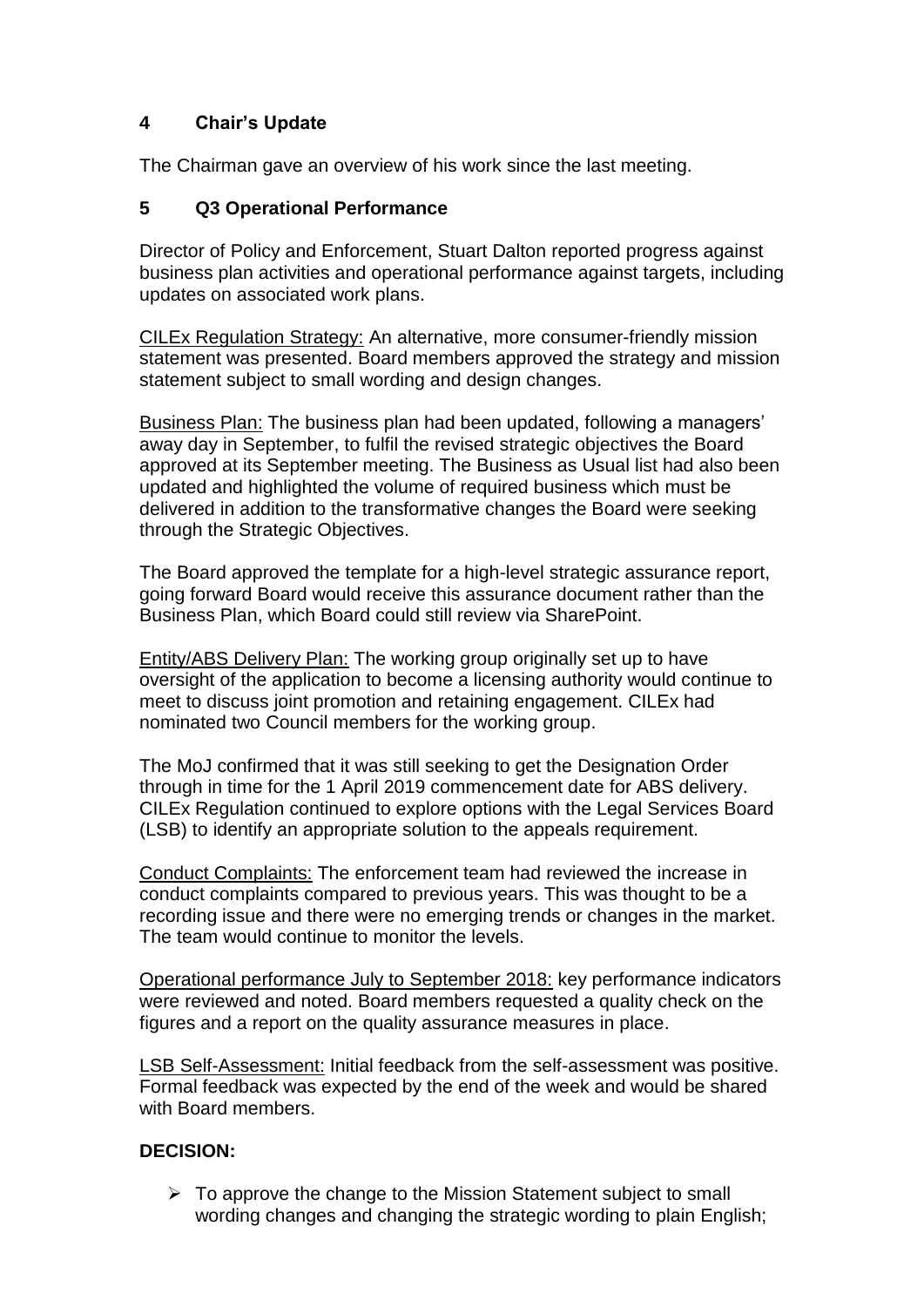- $\triangleright$  To note progress in Q3 against business plan objectives;
- $\triangleright$  To approve the strategic assurance report for review at meetings.

#### **6 Quarterly Risk Review**

The Board reviewed a risk update. The Board's discussion is minuted confidentially.

#### **DECISIONS:**

- $\triangleright$  To endorse the current risk assessment:
- $\triangleright$  To note the Group Board risk statement and operating company risk profiles.

#### **7 Board Self-Evaluation 2018**

A proposed format for self-evaluation was presented, identical to the format used the previous year to allow for direct comparisons.

The Board agreed that when completing the evaluation, it would be important to make use of the free text boxes to highlight anything that was not directly covered in the questions. The questionnaire would be issued before the Christmas break with a deadline for completion of 14 January. The survey results would be fed into the Board succession planning paper for its meeting in February.

Board members reviewed the action plan which had been produced following the survey results of the previous year. Actions included: increased communication with the executive team and staff, attendance at CILEx Regulation staff meetings, liaison with regulator stakeholders and attendance at events. The action plan would be adopted pending the 2018 survey outcome with support from the executive team.

## **DECISIONS:**

- $\triangleright$  To agree the format and timeframe for 2018 self-evaluation;
- $\triangleright$  To adopt the Action Plan pending the 2018 survey.

## **8 Group Board Strategy**

The Chair updated the Board that Group Board would meet on 4 December at which Apprenticeships and Regulatory Independence principles would be discussed.

## **9 Internal Governance Rules**

Stuart Dalton updated the Board on the Internal Governance Rules (IGR). Board members considered the key issues and proposed key activities and timeline. Discussion is minuted confidentiality.

## **DECISIONS:**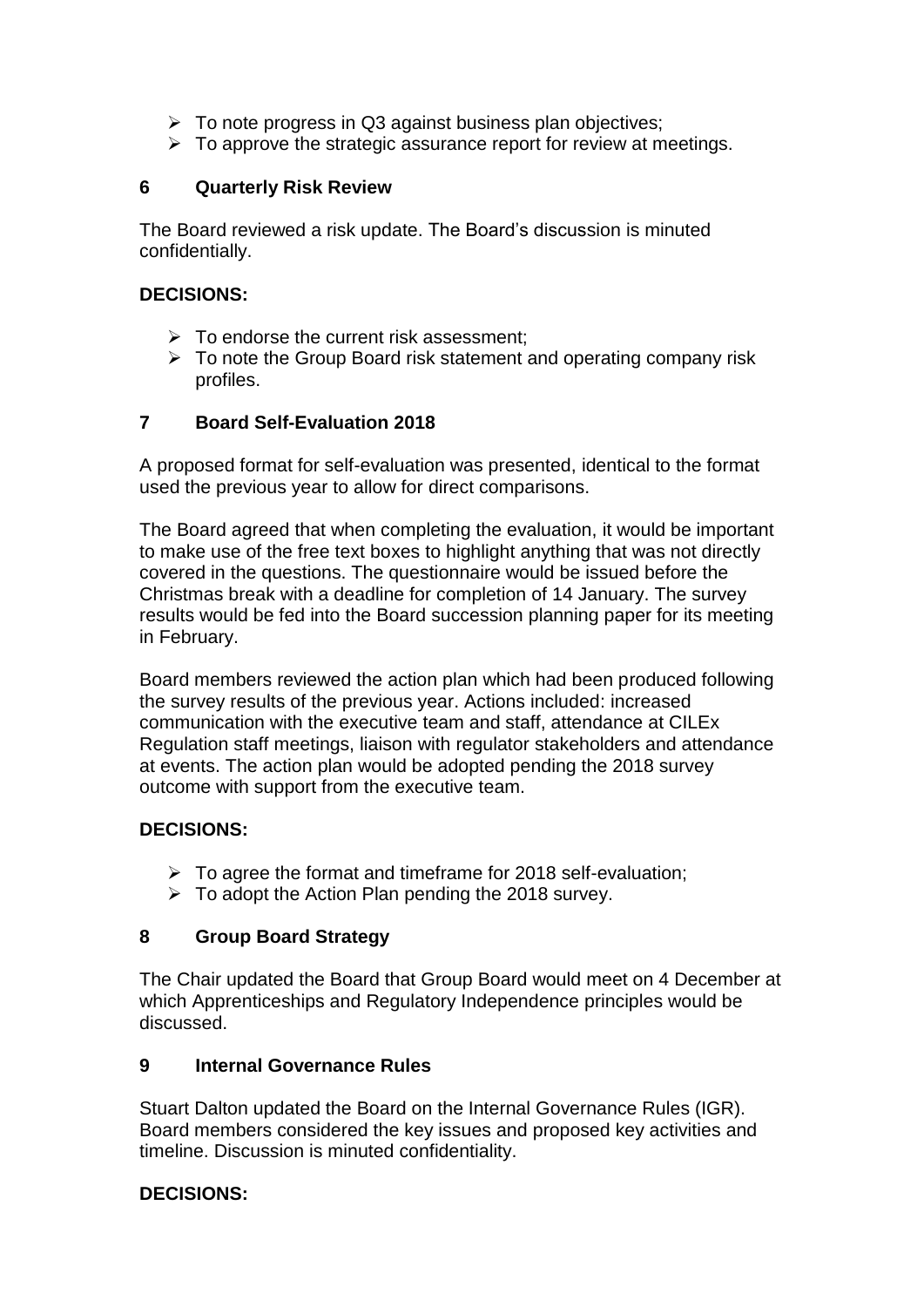$\triangleright$  To agree the proposed key activities and timeline.

#### **10 Education Standards Review Update**

The Board received an update on the latest developments on the education standards review at CILEx Regulation and a report from CILEx the awarding organisation on proposed changes to the centre accreditation framework.

Discussion is minuted confidentially.

## **DECISIONS:**

- $\triangleright$  To agree the approach to create a route to qualification for established Fellows that would enable them to become CILEx Practitioners without duplication of effort.
- ➢ To approve the proposed CILEx Accreditation Framework.

#### **11 Finance and Group Services**

The Board considered the following:

- ➢ September 2018 Management Accounts
- ➢ October 2018 Management Accounts (tabled)
- ➢ Q3 Outturn
- ➢ Q3 Unit Costs
- ➢ Practitioner Appeal Fees 2019
- ➢ CCF Dissolution
- ➢ September 2018 CILEx Group Results
- ➢ Finance Committee Business Case Template
- ➢ Group Services
- ➢ CRM

Discussion is minuted confidentially.

#### **DECISIONS:**

- ➢ To receive Management Accounts to September 2018;
- ➢ To receive the Quarter Four Final Reforecast;
- $\triangleright$  To receive the third quarter 2018 unit costings;
- $\triangleright$  To approve the Practitioner Appeal fees for 2019;
- $\triangleright$  To note the CCF dissolution update;
- ➢ To receive the Group results to September 2018;
- ➢ To receive the Finance Committee Update;
- ➢ To receive the CRM update.

## **12 CEO Report**

CEO, Helen Whiteman updated the Board on key work streams and stakeholder engagement.

Industrial Strategy Next Generation Services: The consortium bid with University of Birmingham for funds from the Industrial strategy fund had been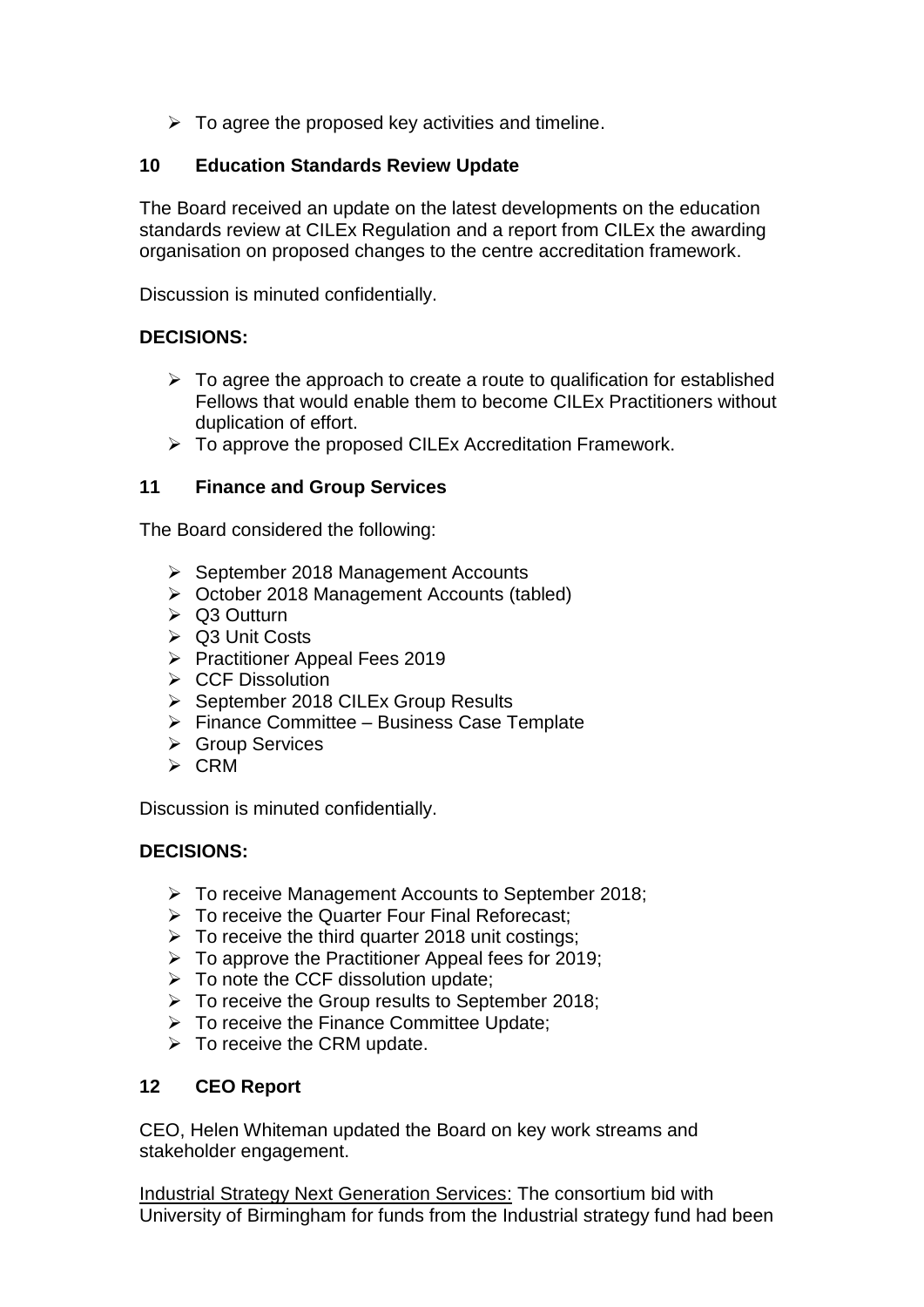unsuccessful. However, CILEx Regulation had provided a letter of support for a further bidding opportunity through the same fund, although on a smaller scale. Further information on the outcome of the bid was awaited.

CILEx: CILEx Regulation had provided feedback to CILEx on their proposed changes to their Byelaws. These had now been submitted to Privy Council for approval.

Events: CILEx Regulation and CILEx were joint hosting a table at the Legal Diversity Awards on 21 November.

Staff Training: A staff workshop on the business plan and values would take place on 26 November.

## **DECISION:**

 $\triangleright$  To receive the CEO's report.

#### **13 Marketing Update**

Vicky Purtill, Director of Authorisation and Supervision, updated Board members on progress in relation to applications for entity and practice rights, following the marketing analysis provided at the September Board meeting. Discussion is minuted confidentially.

#### **DECISION:**

 $\triangleright$  To receive the marketing update and endorse the approach.

#### **14 Enforcement Handbook**

The Board reviewed the proposed changes to the Investigation Disciplinary and Appeals Rules ("IDAR") Handbook, now called the Enforcement Handbook. The paper represented changes already approved by Board and the LSB on enforcement rules in October 2016.

The Enforcement Handbook and annexes would be published on the CILEx Regulation website.

#### **DECISION:**

 $\triangleright$  To approve the revised Enforcement Handbook and annexes.

## **15 Board Forward Plan**

The Board considered its Forward Plan of items of business and 2019 meeting dates.

#### **DECISION:**

 $\triangleright$  To agree the Forward Plan.